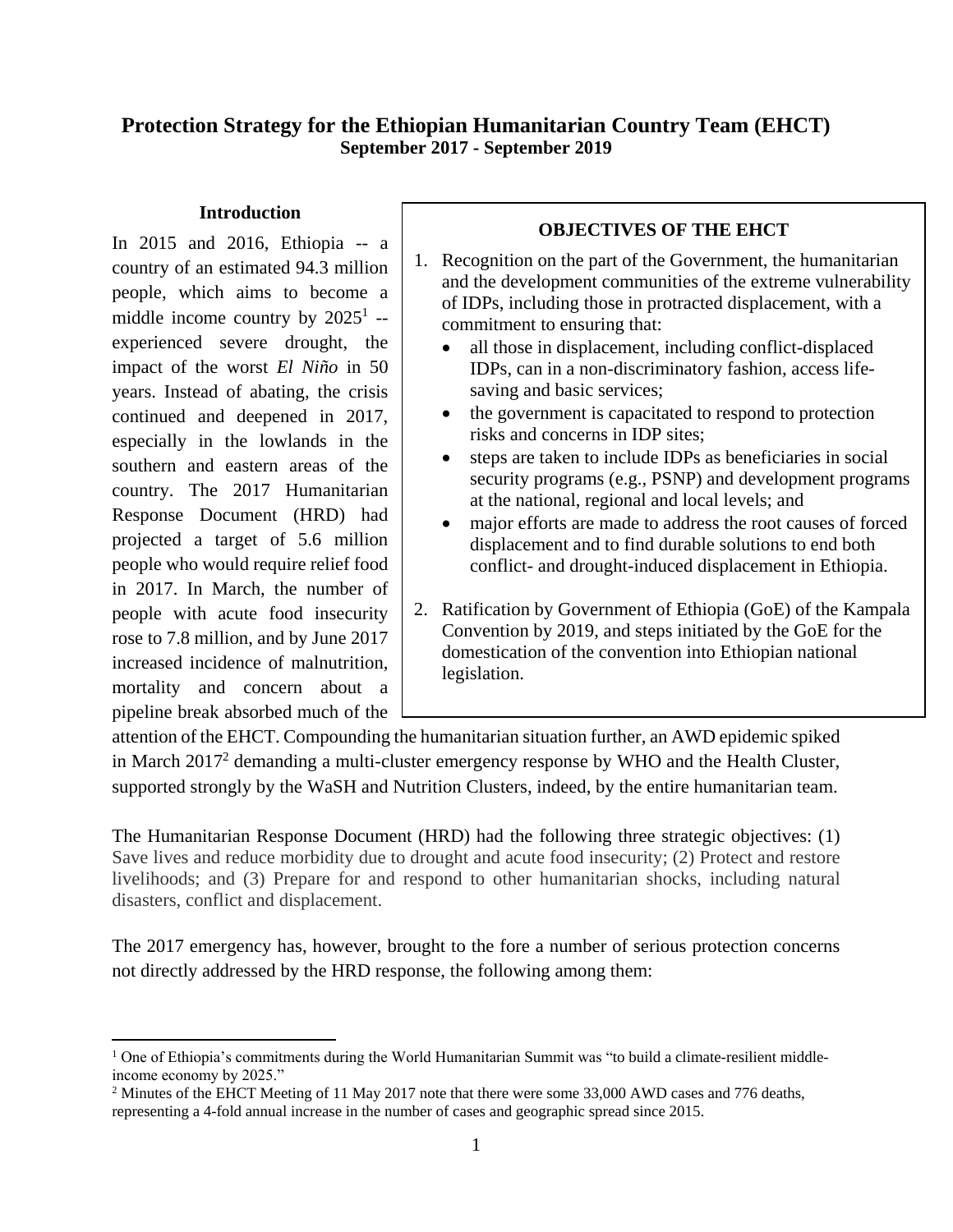- that not all those in need, including substantial numbers of highly vulnerable IDPs, receive adequate emergency food assistance or are able to access other basic services (e.g., shelter, health care, sanitation, education);
- few of the IDP sites have sufficient social workers, medical workers, or legal staff trained to respond to cases of SGBV or child abuse, and that referral pathways for survivors of such violations have not yet been mapped;
- when people face conditions of extreme destitution, they turn to negative coping mechanisms to survive including child marriage, dangerous child labour, hazardous migration, exchanging sex for food, and neglect of the most vulnerable (the elderly, the disabled, the chronically ill); and
- the principles of voluntariness, participation, sharing of information, accountability to affected populations, and "do no harm" are overlooked in the rush to provide "life-saving" humanitarian assistance.

Because of such protection concerns, it is important to set this emergency into a broader context. At the present time, Ethiopia is not only hosting the second largest refugee population in Africa – 843,171 individuals,<sup>3</sup> it has an even larger number of internally displaced persons (IDPs) – over a million (1,099,776 individuals from 180,076 households across 568 displacement sites) according to Round VI of the Displacement Tracking Matrix (DTM).<sup>4</sup> Of these IDPs, 43% are listed as drought-displaced, 41% conflict displaced, and the remainder displaced by flash or seasonal flooding, landslides, or fire. If one were to add people forcibly displaced by development projects, including in urban setting, the number of IDPs would be even higher.

Moreover, a very substantial number of persons in displacement have been in displacement for more three, four, five or more years with no durable solutions on the horizon. Many, especially in the Afar and Somali regions, are pastoralists whose animals died and who have no life skills beyond animal husbandry. Others, who were displaced by conflict (e.g., on the Oromia/Somali border, in Gambela, SNNPR or Tigray), are unable or unwilling to return to their places of origin out of the fear of further violence. Unless their plight is acknowledged, unless the root causes of their displacements are addressed, and unless livelihood, shelter, and educational programs are crafted for them and they are included in national, regional and local development programs, longterm protracted displacement – surviving on the margins – may become the entrenched survival option. This would be to the disadvantage not only of the IDPs and their children, but to Ethiopian

 $\overline{a}$ 

<sup>3</sup> From Eritrea South Sudan, Somalia, Sudan, Yemen and the Great Lakes countries, as of 30 April 2017. Only Uganda hosts a larger number of refugees – 940,800 at the end of 2016.

<sup>4</sup> The DTM is an assessment conducted every two months by the International Organization for Migration (IOM) in close collaboration with the National Disaster Risk Management Commission (NDRMC), regional, zonal and woreda counterparts. Round VI covered the period July-August 2017. IOM acknowledges that there are populations in displacement that they are unable to reach/assess, and that their DTM does not include persons displaced as a result of development projects in either urban settings. (Interview with Head of Programs, 29 June 2017.)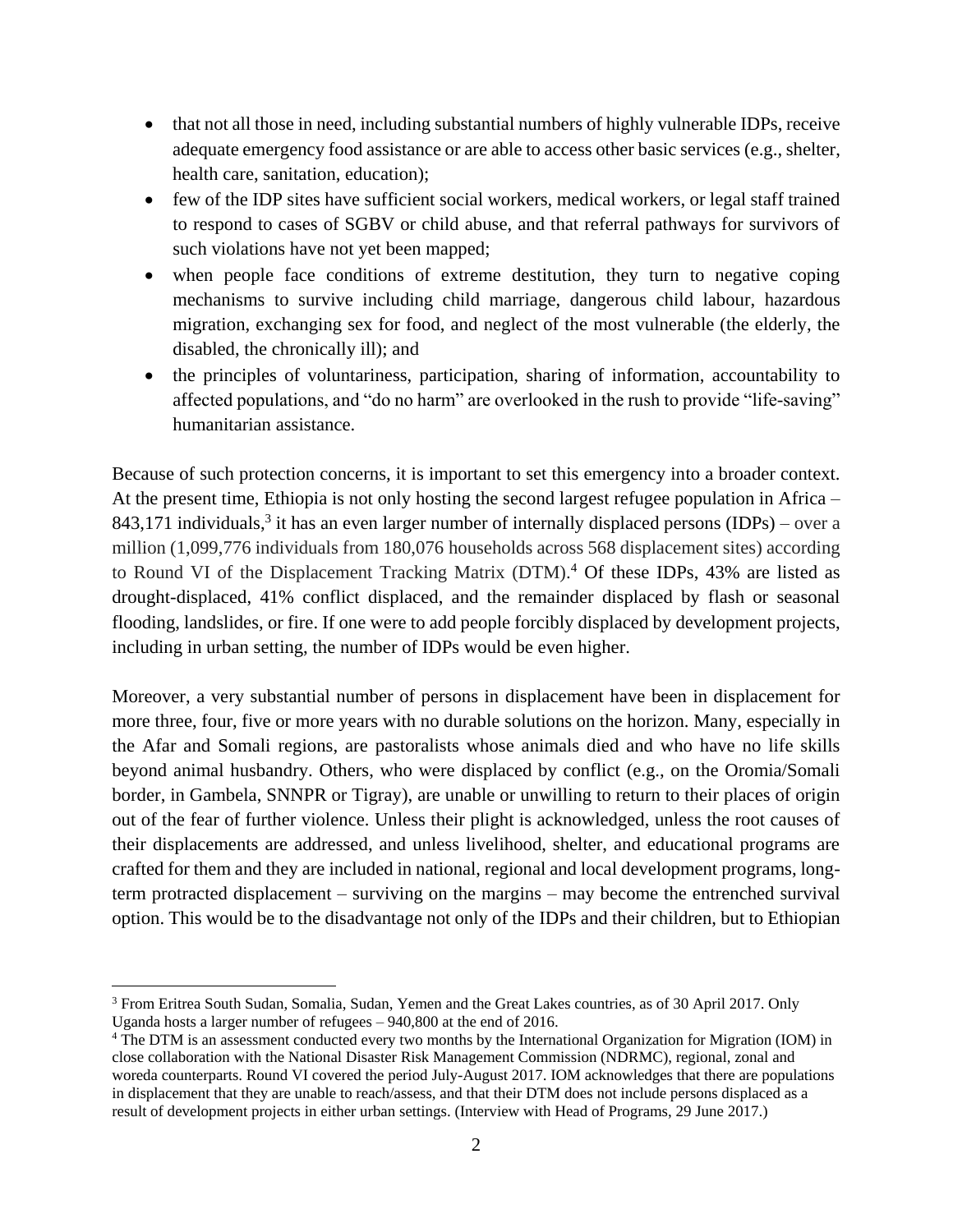society as a whole, and is likely to set back Ethiopia's aspirations to become a middle income country by 2025.

In this context, two strategic objectives have been established for the Ethiopian Humanitarian Country Team for the two year period, September 2017-September 2019. This is done with the understanding that these will be reviewed every six months to see what progress is being made towards their achievement, what obstacles have been encountered that may require amending the the strategy, and whether the goals need to be broadened to take into account other serious protection risks not being adequately addressed. The lead agency indicated in the attached Action Plan will be responsible for monitoring, evaluating and reporting to the EHCT on the specific actions/activities set out in the plan.

### **Objectives for the EHCT**

- 1. Recognition on the part of the Government, the humanitarian and the development communities of the extreme vulnerability of IDPs, including those in protracted displacement, with a commitment to ensuring that: all those in displacement, including conflict-displaced IDPs, can in a non-discriminatory fashion, access life-saving and basic services; the government is capacitated to respond to protection risks and concerns in IDP sites; steps are taken to include IDPs as beneficiaries in social security programs (e.g., PSNP) and development programs at the national, regional and local levels; and major efforts are made to address the root causes of forced displacement and to find durable solutions to end both conflict- and drought-induced displacement in Ethiopia.
- 2. The ratification by Government of Ethiopia (GoE) of the Kampala Convention by 2019, and steps initiated by the GoE for the domestication of the convention into Ethiopian national legislation.

#### **Implementation to Achieve Synergies between these Objectives and other on-going Efforts and Initiatives**

To achieve these objectives, the Action Plan sets out what needs to be done, by whom and in what time-frame.

The Action Plan recognizes and takes note of:

- the Protection Strategy that has been developed by the Protection Cluster (PC) in Ethiopia, including the two sub-national PC's that have been established in the Gambella and the Somali Regions, and their sub-clusters on Child Protection and Gender-based Violence (CP/GBV);
- the recent and on-going effort of the PC to launch Mobile Protection Teams in the Somali Region as a pilot, to improve the reliability, the timeliness, and the comprehensiveness of information, including in hard to reach areas, regarding protection risks and responses in the region hosting the largest number of IDPs, and the possibility of extending this model to other displacement affected regions;